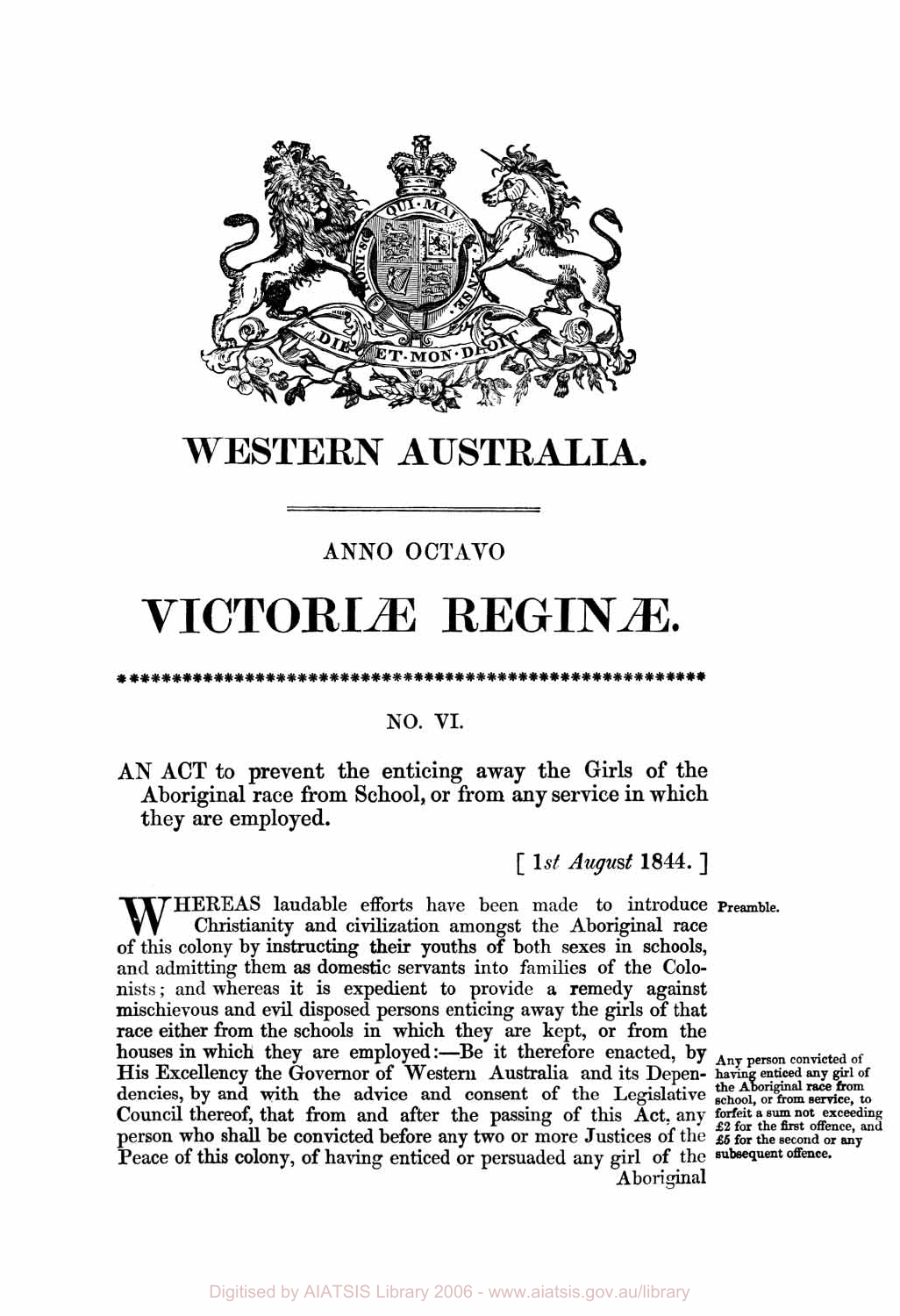#### *Native Girls.*

**Aboriginal** race to leave any school without the previous consent **of**  a Protector of Aborigines, or of the Master or Mistress **of** such school, or the service in which she **has** been engaged, without the previous consent **of** her master or mistress, shall forfeit and pay any sum **not**  exceeding **Two** Pounds for the first offence, and Five Pounds for the second or any subsequent offence, to be recovered according to the provisions **of** an Act **of** the Legislative Council of this Colony passed in the seventh year **of** the reign of Her present Majesty Queen Victoria, intituled *An Act to regulate summary proceedings before Justices of the Peace.* 

AND be it enacted, that all informations and proceedings **in**  respect **of** offences against this Act shall be commenced within three calendar months after the offences thereby respectively charged **shall**  have been committed. Limitation of prosecutions. 2

Appeal. **3.** AND be it enacted, that any person who shall think himself aggrieved by any judgment **or** conviction under this Act may appeal to the next Court **of** Quarter Sessions.

Act may be amended. 4. AND be it enacted, that this Act may be altered, amended, or repealed by any Act to be passed **during** this present Session.

#### **JOHN HUTT,**

GOVERNOR AND COMMANDER-IN-CHIEF.

*the 1st* day *of* August, *1844.* 

**EDWARD** C. **SOUPER,**  *Clerk of the Council.* 

Printed by Authority at the Government Press, Fremantle, Western Australia.

*Passed the Legislative Council,*